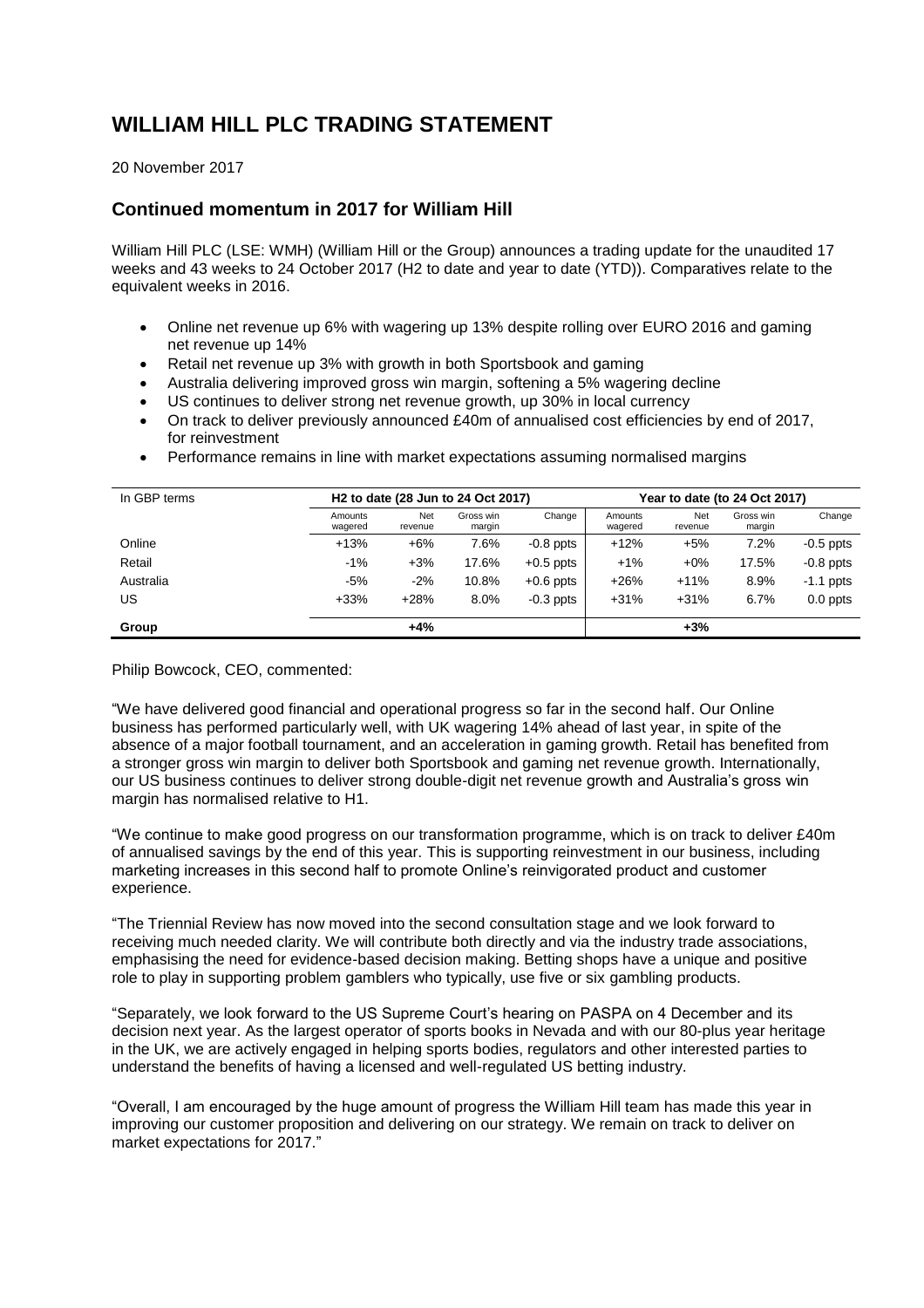## **Strategic priorities**

We have made further good progress against our three medium-term strategic priorities.

## *Grow UK market share*

In the UK, we launched Bet Boost as a personalised enhanced odds offering and in-play for #YourOdds, implemented our programmatic marketing systems ahead of the new football season and released a series of gaming apps for Android. For Retail and our omni-channel programme, we replaced the 800 BGT cabinets with our proprietary self-service betting terminal and we are on track to have at least one per shop by the year-end. This supports upcoming initiatives, including the launch of in-play horseracing and a 'single wallet' so Online customers can access their account in our shops.

#### *Grow international revenues*

Internationally, William Hill US continues to perform very strongly, with double-digit growth in amounts wagered and net revenue. During the period, we launched #MyOdds as a localised version of #YourOdds and benefited from strong interest in the Mayweather-McGregor bout in Las Vegas. In Australia, we are starting to manage the credit betting transition ahead of the ban becoming effective in February 2018. As a result, turnover has been impacted. However, gross win margin has normalised compared with the H1 performance and profit in H2 to date is ahead of the same period last year.

## *Deliver key projects: technology and transformation*

We are making very good progress on our transformation programme, which is both enabling the revenue growth we are seeing and delivering in excess of £40m of annualised savings (including £25m of in-year savings for 2017) by the end of this year, which is being reinvested to support growth. The exceptional cost of this programme is likely to be c1.5-2 times the annualised savings over 2017 and 2018. In technology, we have soft-launched our new Trading Automated Platform, further enhancing our market-leading trading capability by accelerating the time to implement changes and expanding automation across pre-match and in-play.

## **Operating review**

The following narrative relates to H2 to date.

## **(a) Online**

Online net revenue was up 6%, with Sportsbook net revenue 1% lower and gaming net revenue up 14%. Sportsbook amounts wagered was up 13%, with 14% growth in the UK, continuing the improving trends seen since H2 2016. Gross win margin was in line with expectations at 7.6% but 0.8% below the prior year which had benefited from good football results. Free bets were higher at 0.8% of amounts wagered. Gaming saw growth across both core and non-core markets. Cost of sales were 16% higher with the addition of the horseracing levy and Point of Consumption tax on gaming free bets. Operating costs were 8% higher, driven by the previously announced increase in marketing investment in H2.

## **(b) Retail**

Retail net revenue was up 3%, with Sportsbook net revenue up 2% and gaming net revenue up 4%. Sportsbook amounts wagered was down 1% as we rolled over EURO 2016. Gross win margin was 0.5 percentage points higher and in line with expectations at 17.6%. Costs of sales increased in line with revenue and operating expenses were 2% higher, in line with expectations.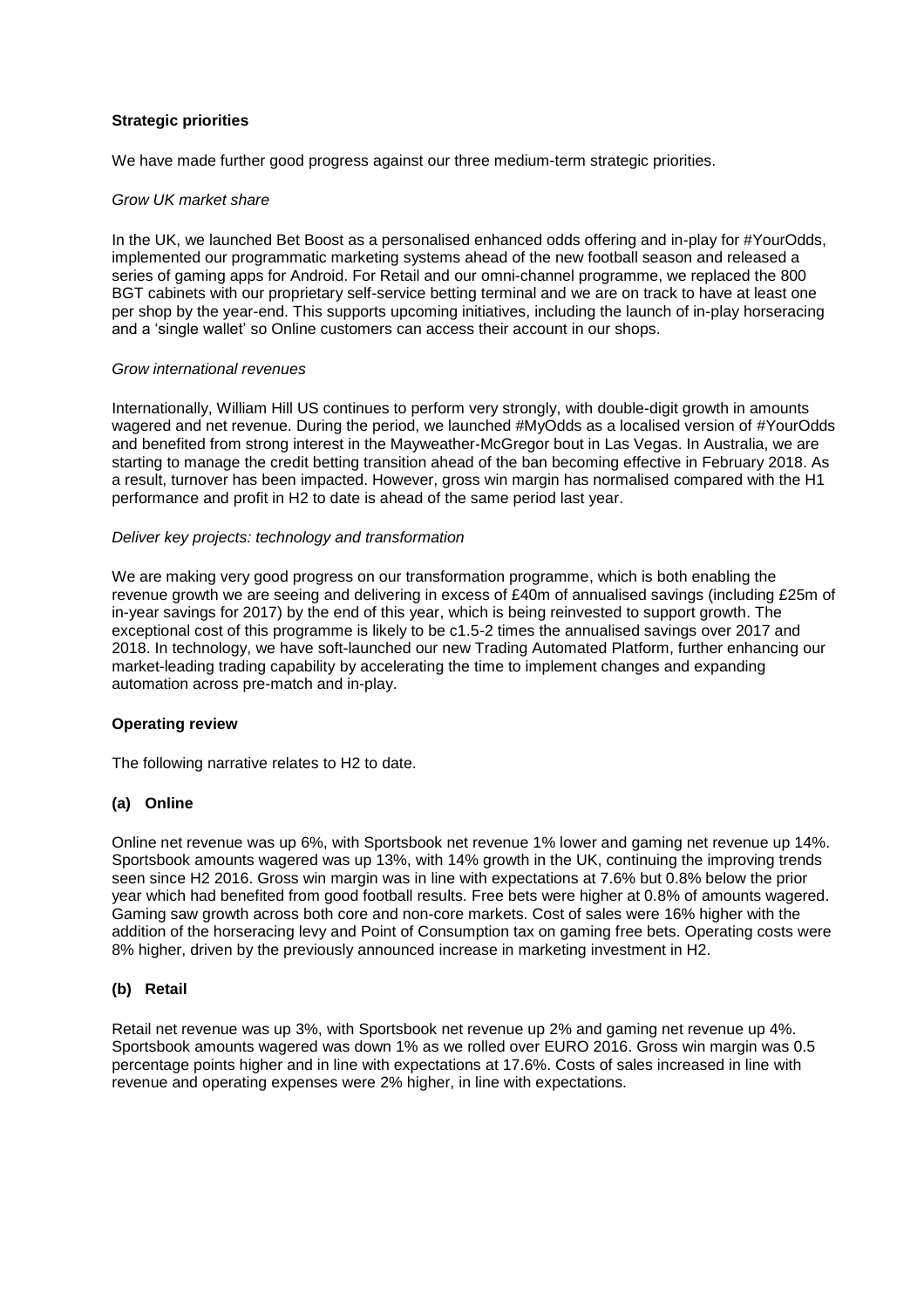#### **(c) William Hill Australia**

Amounts wagered was 5% lower (local currency -8%). The gross win margin returned to a more normal level at 10.8%, 0.6 percentage points higher than last year, and net revenue was down 2% (local currency down 5%).

The Australian market remains challenging. With the credit betting ban now passed by the Australian Government and the potential for a Point of Consumption Tax to be adopted by other states, we continue to manage spend carefully while extending and diversifying our product range.

#### **(d) William Hill US**

Our US business continues to perform strongly. Amounts wagered was up 33% (local currency +35%) and net revenue was up 28% (local currency up 30%) with gross win margin 0.3 percentage points lower at 8.0%.

OAM: Additional Regulation Information William Hill LEI: 213800MDW41W5UZQIX82

## **Enquiries**

| William Hill PLC | Philip Bowcock, CEO<br>Ruth Prior, CFO<br>Lyndsay Wright, Director of Strategy, Brand and IR<br>Ciaran O'Brien, Group Communications Director | Tel: +44 (0) 20 8918 3614<br>Tel: +44 (0) 79 7618 0173 |
|------------------|-----------------------------------------------------------------------------------------------------------------------------------------------|--------------------------------------------------------|
| <b>Brunswick</b> | Andrew Porter / Oliver Hughes / Chris Buscombe                                                                                                | Tel: +44 (0) 20 7404 5959                              |

#### **Analyst conference call**

Philip Bowcock, CEO, and Ruth Prior, CFO, will host a conference call for analysts at 8.30 a.m. GMT today. Dial-in details for the call are: Telephone: +44 20 3059 8125 Password: William Hill

An archive of the call will be available until 27 November 2017. Dial-in details for the archive call are:

Telephone: +44 121 260 4861 Passcode: 7339394

An audio webcast of the call will be available at [www.williamhillplc.com](http://www.williamhillplc.com/)

## **About William Hill PLC**

William Hill, The Home of Betting, is one of the world's leading betting and gaming companies, employing around 16,000 people. Founded in 1934, it is the one of the UK's largest bookmakers with around 2,350 licensed betting offices that provide betting opportunities on a wide range of sporting and non-sporting events, gaming on machines and numbers-based products including lotteries. The Group's Online business (www.williamhill.com) is one of the world's leading online betting and gaming businesses, providing customers with the opportunity to access William Hill's products online, through their smartphone or tablet, by telephone and by text services. William Hill US was established in June 2012 and provides land-based and mobile sports betting services in Nevada, and is the exclusive risk manager for the State of Delaware's sports lottery. William Hill Australia is one of the largest online betting businesses in Australia after the Group acquired Sportingbet and tomwaterhouse.com in 2013. It offers sports betting products online, by telephone and via mobile devices. William Hill PLC is listed on the London Stock Exchange. The Group generates revenues of c£1.6bn a year.

#### **Cautionary note regarding forward-looking statements**

This announcement includes statements that are, or may be deemed to be, "forward-looking statements". These forward-looking statements can be identified by the use of forward-looking terminology, including the terms "believes", "estimates", "anticipates", "expects", "intends", "plans", "goal", "target", "aim", "may", "will", "would", "could" or "should" or, in each case, their negative or other variations or comparable terminology. These forward-looking statements include all matters that are not historical facts. They may appear in a number of places throughout this announcement and the information incorporated by reference into this announcement